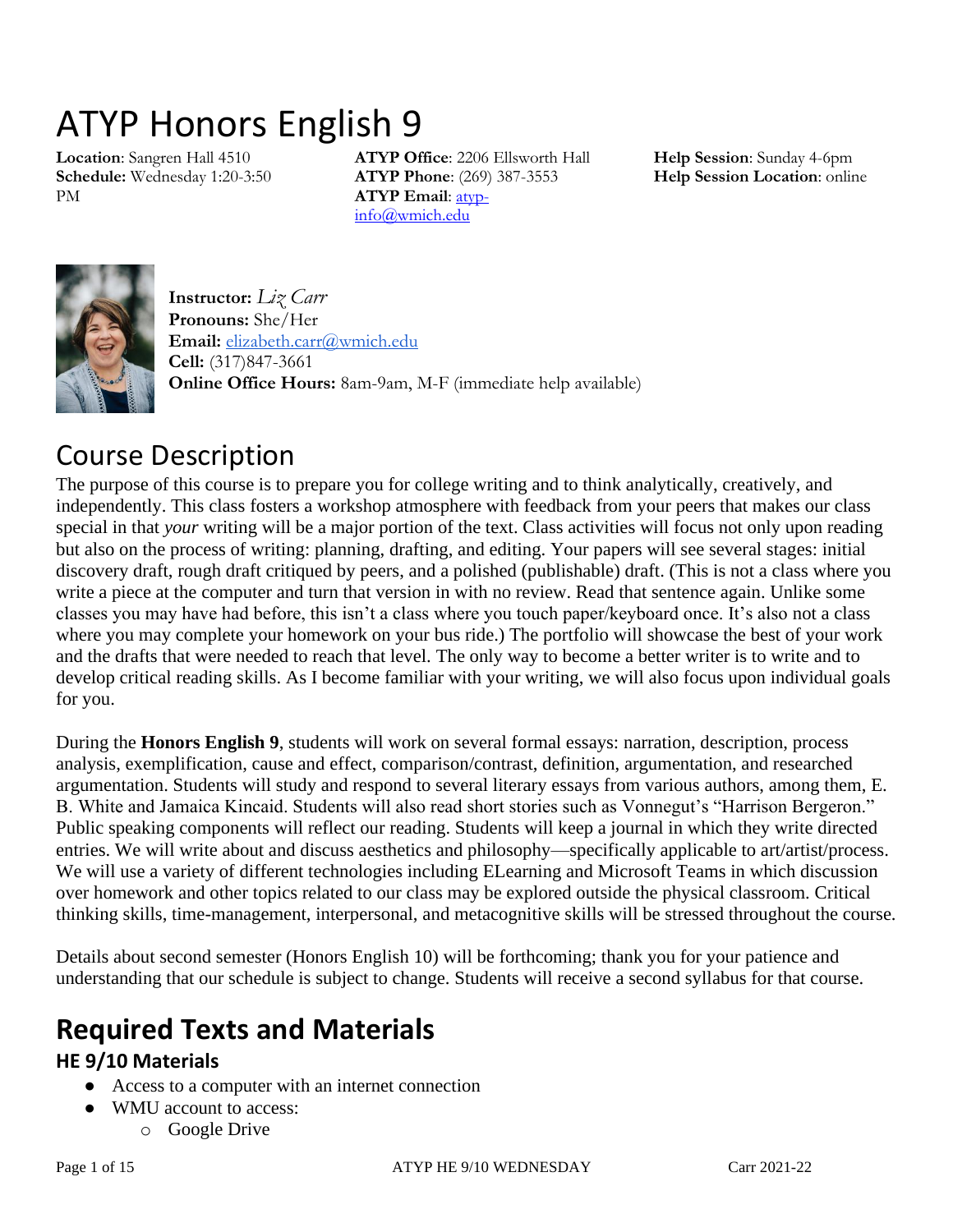- o Microsoft Office
- o ELearning
- o GoWMU
- o Wmich exchange email
- Microsoft Word App
	- o Microsoft Office is the preferred word processor for this class. If you're a WMU student, the program is free for download.
		- Download instructions provided by WMU:<https://wmich.edu/helpdesk/office365>
	- o If you must use Google docs, download all of your work as a .doc or .docx file to be uploaded to the ELearning dropbox, and keep these documents organized on your flash drive or computer
- If we have to move to virtual, you will need a microphone, webcam, and headphones.
- A **college ruled** spiralbound writing notebook, pens, pencils, post-its, highlighters as preferred for notetaking and personal work.
- 3-4" 3-ring binder for EACH semester of the course
- WMU ID Card
	- o You will need an WMU I.D. card to borrow books and print at the libraries on campus (if/when campus is open). The Bronco Card Office is located on the main floor (room 109) of the Bernhard Center. There is a \$30 replacement fee if you lose your card. Keep it safe!

### **First Semester Books**

- *Patterns for College Writing, 12<sup>th</sup> edition.* Laurie G. Kirszner and Stephen R. Mandell (ISBN-10: 0312676840; ISBN-13: 978-0312676841)
- *Grammar Girl Presents the Ultimate Writing Guide for Students* by Mignon Fogerty (ISBN-10: 0805089446; ISBN-13: 9780805089448)



Please contact your instructor if finding any materials is a hardship. ATYP wants to help.

## **Grades**

| <b>Final Grades</b>                                                 |                |              |                  |  |
|---------------------------------------------------------------------|----------------|--------------|------------------|--|
| $93-100\%$ (A)                                                      | $87-92\%$ (BA) | $83-86%$ (B) | $77 - 82\%$ (CB) |  |
| $73-76%$ (C)<br>$67-72%$ (DC)<br>$(63-66\%)(D)$<br>Below $63\%$ (E) |                |              |                  |  |

Grades are viewed by the instructor as a means of **motivating** and **challenging** students as well as an indication of mastery. At any given time, your grade is a snapshot of where you are at that moment. However, our class is graded based on your progress from the first draft to the final draft. You almost always have the chance to revise, often multiple times, to improve. To be clear: your grade is in flux until the final evaluation at the end of each semester. I understand that most of you will not be used to having words as grades and may feel a bit anxious about where you stand grade-wise at the beginning of the course.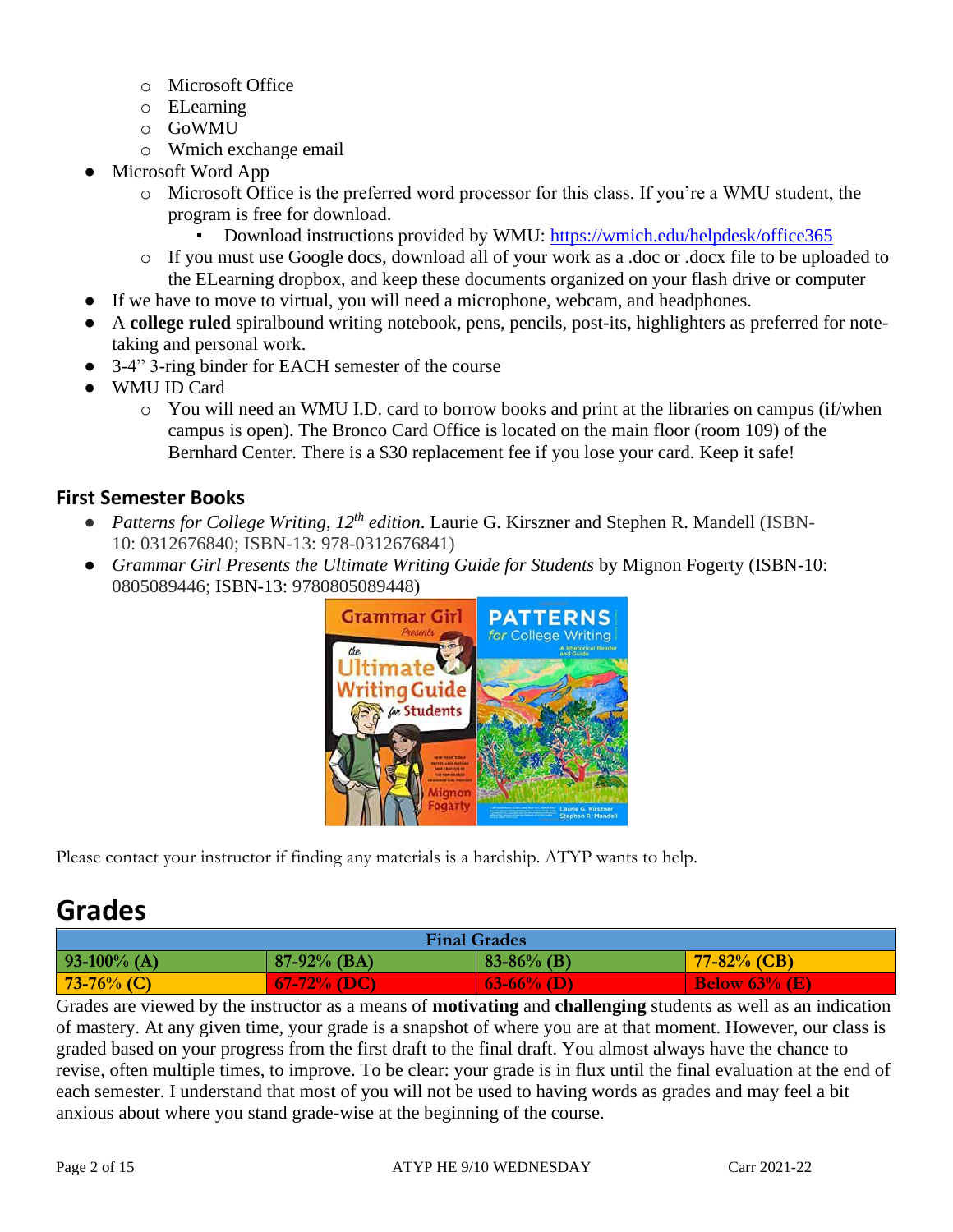Our University grading system does not allow plus and minus grades. Letter grades are: A, BA, B, CB, C, DC, D, E. We request that home schools "err on the side of generosity" when calculating grade point averages. So, a "BA" should translate to your report card as a "A-".

If a student's overall grade falls into the yellow zone (at or below a "CB"/77%) around or after midterm during HE 9, the student will be required to seek extra help every week until their grade reaches a "B"/83%. Weekly help may consist of a number of different activities such as: attending help session, working with one of the English tutors, working with a private tutor, or meeting with me or an ATYP staff member for academic coaching. *Students are encouraged to take advantage of these services and opportunities regardless of their current grade in the course.*

If a student's overall grade falls into the red zone (at or below a "DC"/67%) around or after midterm during HE 9, a placement conference or similar discussion will be scheduled with the student and the student's guardian(s) to discuss placement in the program or a contract in which the student must comply with in order to remain in the program.

### **Tentative Grade Calculation**

| Essays $(30\%)$ | <b>Weekly Writings</b> (20%) | <b>Journals</b> $(20%)$                          |
|-----------------|------------------------------|--------------------------------------------------|
| Notes $(15%)$   | <b>Weekly Emails</b> $(5\%)$ | <b>Engagement &amp; Professionalism</b> $(10\%)$ |
|                 |                              |                                                  |

The grading scale will change slightly for Honors English 10. That will be clarified in your second semester syllabus.

**Keep in mind that the learning experience that you gain should always remain more important than any particular word or letter grade.**

# **Assignments**

### **The Portfolio - 2 parts**

### **1. Physical Portfolio**

All assignments, revisions, previously graded papers with my comments, and other class materials should be kept in your portfolio, unless otherwise noted. It is a good idea to put your work as it is handed back to you directly into its proper section in your portfolio. *Trying to organize this at the last minute will be quite a trial.* I will collect portfolios at the end of each semester so I can look at all of your work as a whole before assigning a course grade. There may be spot checks during the semester, as well.

Portfolios are to have these sections: hand outs, notes, journals, weekly writings, essays, and other. Sections must be clearly labeled with dividers. Items should be organized by week - DO NOT group the journals by letter; group by week. I don't care if sections are organized chronologically or reverse chronologically. Just be consistent. The most recent copy goes on top for each assignment (i.e. If you have two revisions of week 1 journal A, I will see the second revision, then the first graded revision, then the original graded assignment). DO NOT USE PLASTIC SLEEVES!

**Notes about revisions for the Portfolio:** If your *journal* earns a √+ or higher, then you will not be required to revise it. If your *weekly writing* earns a √+ or higher, then you will not be required to revise it. **All essays that haven't earned an Excellent must be revised**. If your fallacy assignment earns a mark lower than a  $\sqrt{ }$ , then it must be revised and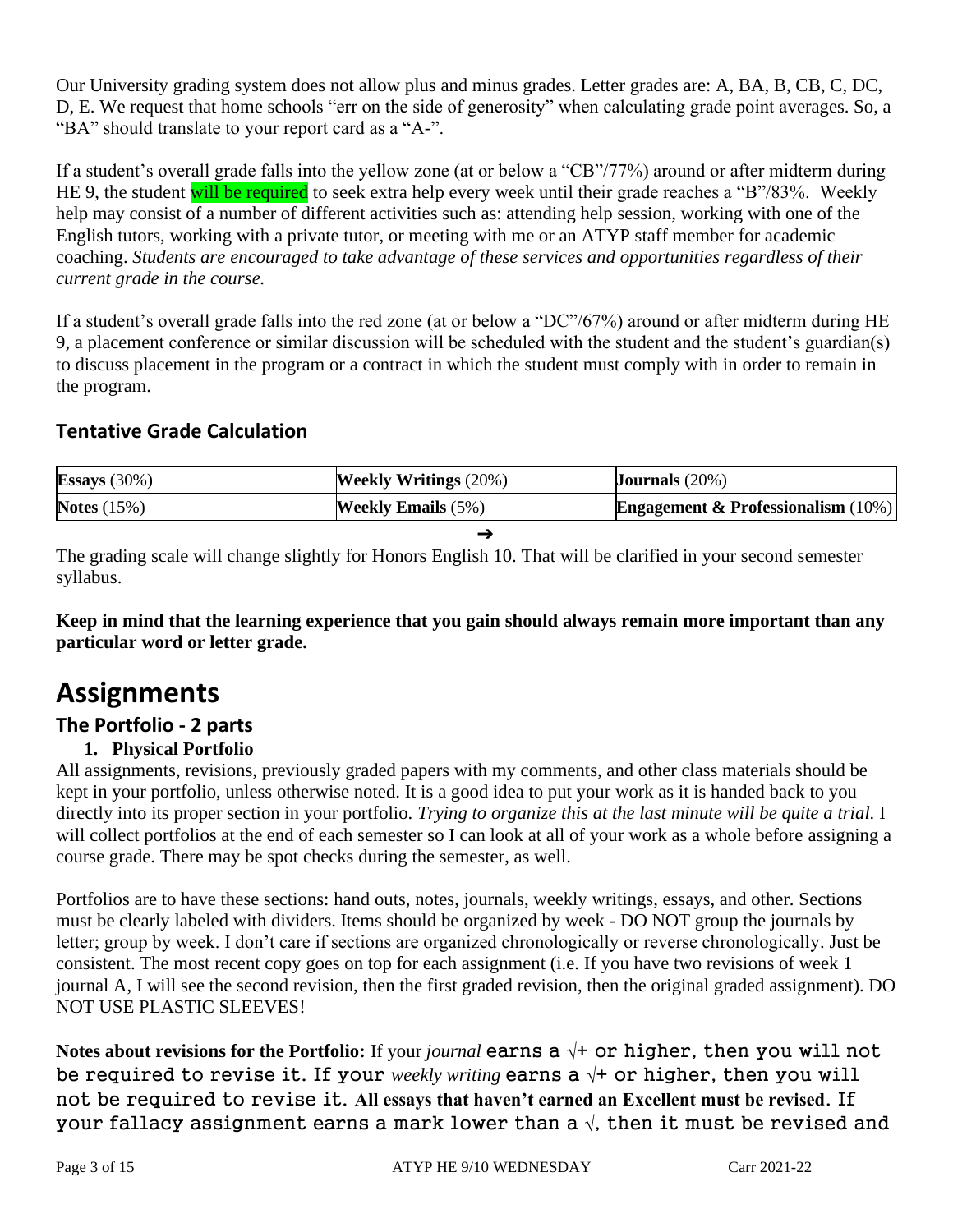re-uploaded to ELearning. (You must then email me to tell me you've done that.) **All revisions must be accompanied by the original paper with your instructor's marks—otherwise, how can we tell any revision has been made? All revisions must be TRACKED or HIGHLIGHTED. The copy you want evaluated is stapled to the top.**

• **Do not lose assignments that have already been graded!** Your instructor may refuse to grade the same paper twice. *Trying to organize your Drive at the last minute will be quite a trial.* It is important to learn and implement organizational skills throughout the semester. There will be spot checks during the semester to demonstrate your ability to keep up with the organizational demands of ATYP.

### **2. Digital Portfolio**

Your ATYP Google Drive will have a main folder and subfolders as listed below.

- LCarr ATYP HE 9 (main folder)
	- o In Class Notes and Handouts (subfolder)
	- o Week 1
	- o Week 2
	- o etc. to Week 14

To successfully maintain an electronic portfolio, students will use consistent file names. The preferred file naming structure follows this model:

- Student's Name- Week # Assignment Type and Name- Draft #
- Example: LCarr- Week 2- WW My Time Machine- Draft 1

If students name files and organize their electronic portfolio correctly, the instructor should be able to see every assignment and every draft of each assignment in chronological order. Thoughtful organization will make yourand you!- instructor very happy :)

In addition to storing assignments in Google Drive, students are expected to upload all assignments to ELearning according to their due dates.

### **Journals**

| <b>Journal Grades</b> |                       |                              |  |
|-----------------------|-----------------------|------------------------------|--|
| Plus $(100\%)$        | Check Plus $(93\%)$   | Check $(83%)$                |  |
| Check Minus $(73%)$   | Fix & Return $(50\%)$ | Incomplete or Did Not Submit |  |
|                       |                       | $^{(0\%)}$                   |  |

Do not confuse this work with your in-class writings and notes. You will receive directed journal entries that should reflect about 45 minutes to 1 hour of writing. This goal time may take a few weeks to reach, however, outlining and brainstorming prior to writing can significantly reduce the amount of time you spend typing your paper.

### Journal Formatting:

- Single-spaced
- 1 full page of writing
- 12-point Times New Roman font
- 1-inch margins on all four sides of the document
- Proper heading
- Relevant title
- Appropriate file name
- Saved as a .doc or .docx file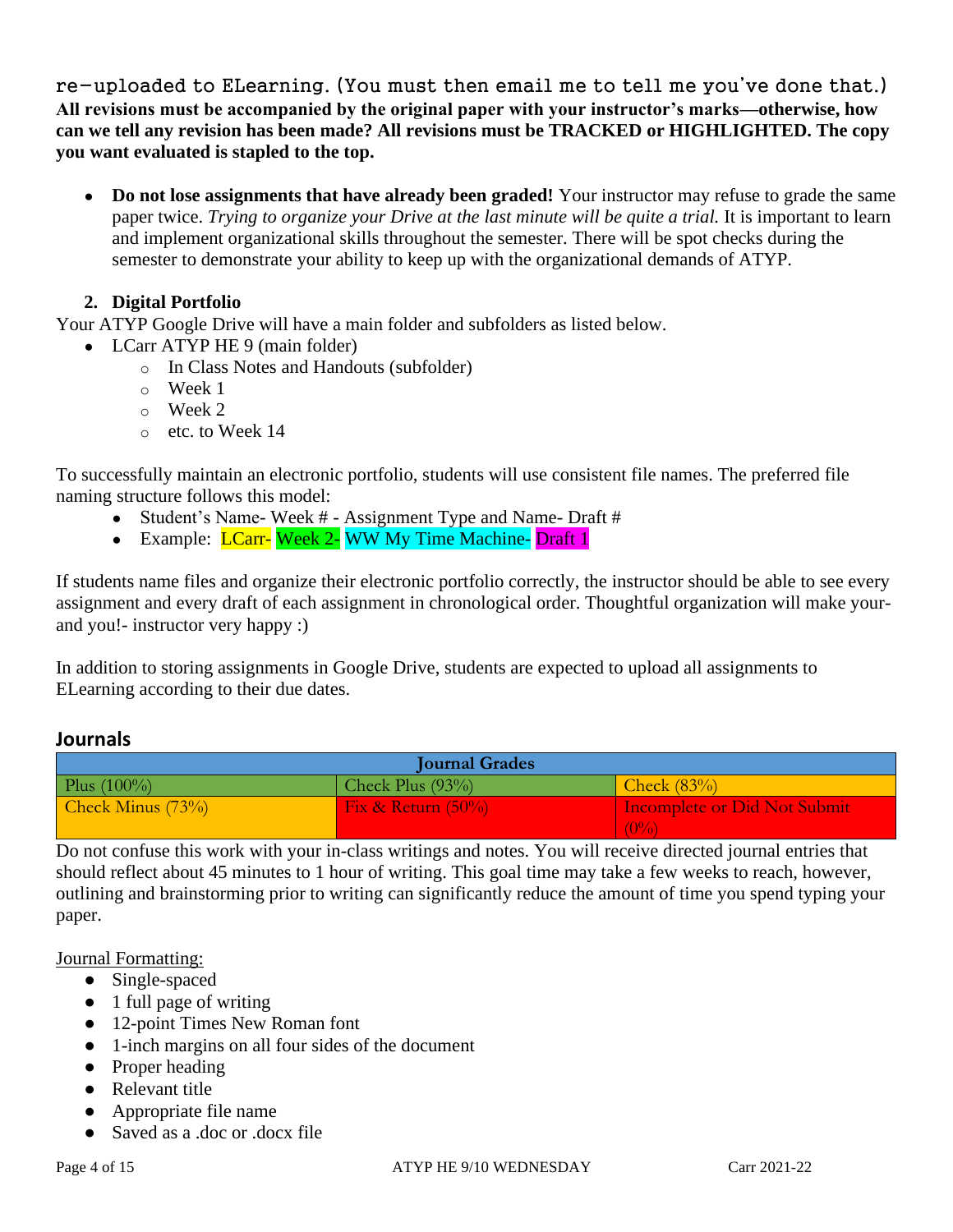Revisions are required until the student's grade falls into the green zone or the 4-week revision period expires (see "Late Work Policy"). Journals are due on **Sunday by 10:00 PM.** 

### **Weekly Writings**

| <b>Weekly Writing Grades</b> |                       |                                     |  |
|------------------------------|-----------------------|-------------------------------------|--|
| Plus $(100\%)$               | Check Plus $(93\%)$   | Check $(83%)$                       |  |
| Check Minus $(73%)$          | Fix & Return $(50\%)$ | <b>Incomplete or Did Not Submit</b> |  |
|                              |                       | $^{+}(0\%)$                         |  |

Weekly Writings should reflect about 2 hours of writing. Again, this goal time may take a few weeks to reach, however, outline and brainstorming prior to writing can significantly reduce the amount of time you spend typing your paper.

Weekly Writing Formatting:

- $\bullet$  1.5 spacing
- 2-3 full pages
- 12-point Times New Roman font
- 1-inch margins on all four sides of the document
- Proper heading
- Relevant title
- Appropriate file name
- Saved as a .doc or .docx file

Revisions are required until the student's grade falls into the green zone or the 4-week revision period expires (see "Late Work Policy"). Weekly Writings are due on Tuesday by 10:00 PM.

### **Essays**

| <b>Essay Grades</b>  |                                      |                                         |  |
|----------------------|--------------------------------------|-----------------------------------------|--|
| Excellent (100%)     | $\frac{1}{2}$ Strong/Excellent (87%) | $\left  \right. \text{Strong } (83\%)$  |  |
| Fair/Strong (77%)    | Fair $(73%)$                         | $\frac{W\text{cak}}{F\text{air}}$ (67%) |  |
| <b>Weak</b> $(63\%)$ | Fix and Return (50%)                 | <b>Incomplete or Did Not Submit</b>     |  |
|                      |                                      | $(0\%)$                                 |  |

At the conclusion of many units, students will submit a formal essay related to the technique or topic studied in that unit. These essays will be longer and more polished than the weekly writings and journals. All essays will be revised. Depending on the nature of the essay, plan on 4-7 hours of work.

### Essay Format:

- Double spaced
- Length varies (read the instructions thoroughly for specific requirements)
- 12-point Times New Roman font
- 1-inch margins on all four sides
- Proper heading
- Relevant title
- Appropriate file name
- Saved as a .doc or .docx file

Revisions are required until the student's grade falls into the green zone or the 4-week revision period expires (see "Late Work Policy"). Essays are due on Tuesday by 10:00 PM.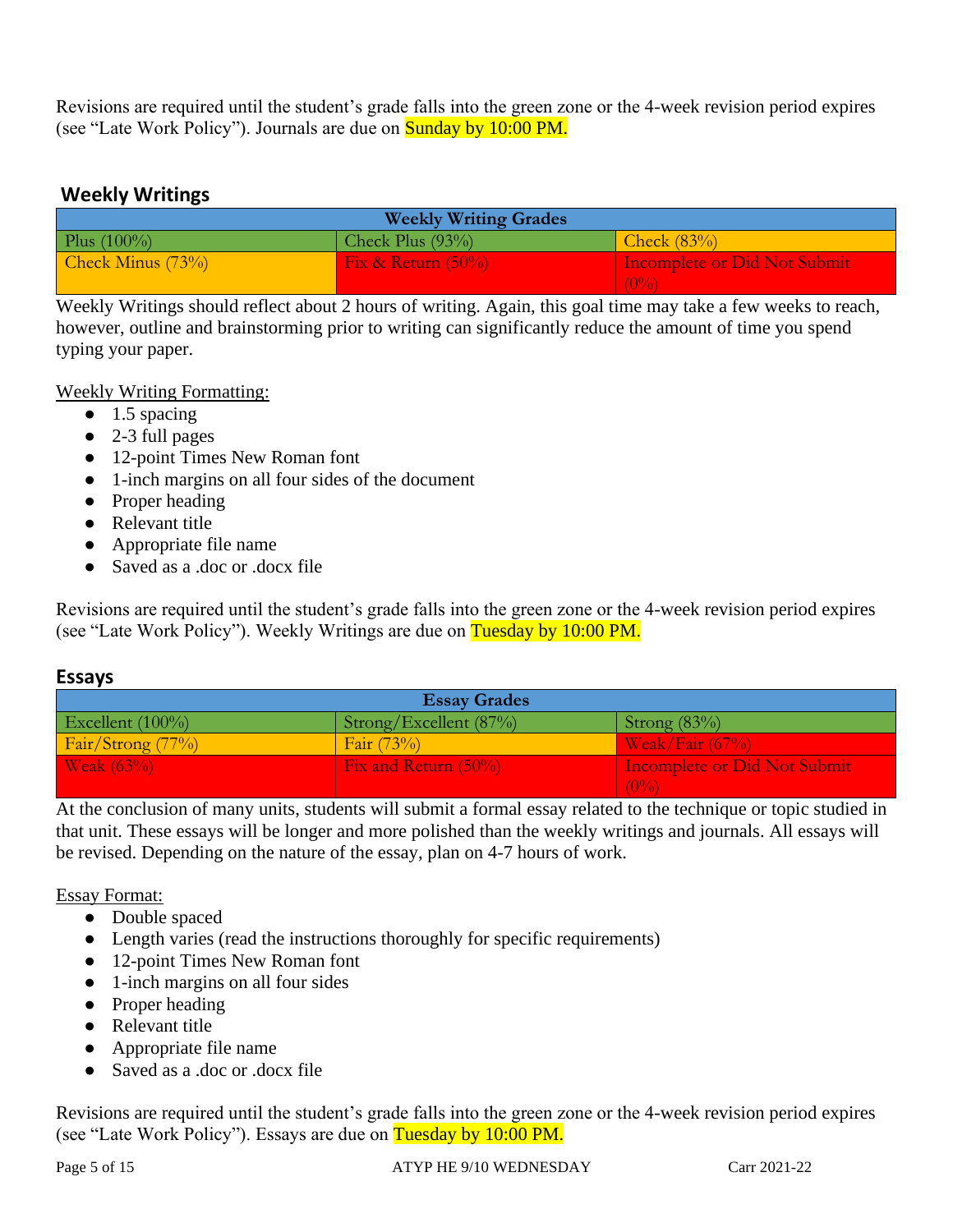### **Engagement & Professionalism**

| <b>P&amp;P</b> Grades                                                                                                |                             |                                         |  |  |
|----------------------------------------------------------------------------------------------------------------------|-----------------------------|-----------------------------------------|--|--|
| Credit $(100\%)$                                                                                                     | <b>Partial Credit (50%)</b> | $\overline{\phantom{a}}$ No Credit (0%) |  |  |
| This is your willingness to take part in-class activities, arrive to class on time, have solid drafts ready for peer |                             |                                         |  |  |
| editing, contribute to class discussion boards by both reading and responding to topics, work with classmates        |                             |                                         |  |  |
| outside of class (virtually or in-person) for group projects, meet deadlines for assignments, stow electronics,      |                             |                                         |  |  |
| seek help from either me or the tutors, adhere to the ATYP code of conduct, respond to emails, and basically         |                             |                                         |  |  |

contribute to the community of the class. Engagement & professionalism assignments cannot be made up and late work will not be accepted. However, most of these assignments will be completed during class. Be present.

### **Notes**

| <b>T.T.</b><br><b>Notes Grades</b> |                         |  |
|------------------------------------|-------------------------|--|
| Credi                              | Credit<br>ll "di<br>uai |  |

You are required to keep a dedicated notebook for our class. Keep notes during class time—you will find it helps you retain important information and make greater connections that will come in handy when you compose your essays later. Listen to your classmates. They will have worthy insights. You will need to also take notes about the readings. More information about note fuel will come your way in the first few weeks of class. You can draw from a combination of your questions and insights to help you prepare for class. I will ask to see your notes. Notes do not need to be linear, but they need to make sense. If you note take best with illustrations and doodles, do that. If you note take best by outlining, do that. If you note take with a double column response style, do that. As a class, we will practice many different ways to find the just right fit for you.

### **Weekly Emails**

| <b>Weekly Email Grades</b> |                                 |                       |  |
|----------------------------|---------------------------------|-----------------------|--|
| $00\%$<br>Credit           | <b>N50.</b><br><b>Execution</b> |                       |  |
| <b>RT</b>                  |                                 | $^{\circ}$ 11<br>. т. |  |

Nearly every week your instructor will email you a question or prompt. It will also appear on your assignment sheet for the week. Your job is to follow the instructions in the email. These emails will assess your ability to keep in contact with your instructor throughout the week. The prompts are usually short and should take less than 15 minutes to complete. You will be expected to use proper email etiquette in your responses (salutation, body, conclusion, signature). Email responses are due by **Saturdays at 10:00 PM**. Late responses will be recorded as a zero.

### **Revisions**

As a rule of thumb, if your assignment is green in the gradebook, you do not need to revise. You will be permitted to revise your paper up to two times for a better grade. You will save each draft of your paper with a different draft number.

- 1. Make a copy of your previous draft. Name this file with the new Draft #. When you make a change, highlight it so the grader can easily spot your work.
- 2. Each new draft will have a different color of highlighting to indicate the most recent changes. Please leave previous highlighting. If your paper goes through several revisions, your final one will be colorful!
	- a. Draft 2 (revisions made on your first draft): **yellow highlight**
	- b. Draft 3 (revisions made on your second draft): **green highlight**
	- c. Draft 4 (revisions made on your third draft \*\*extremely rare\*\*): purple highlight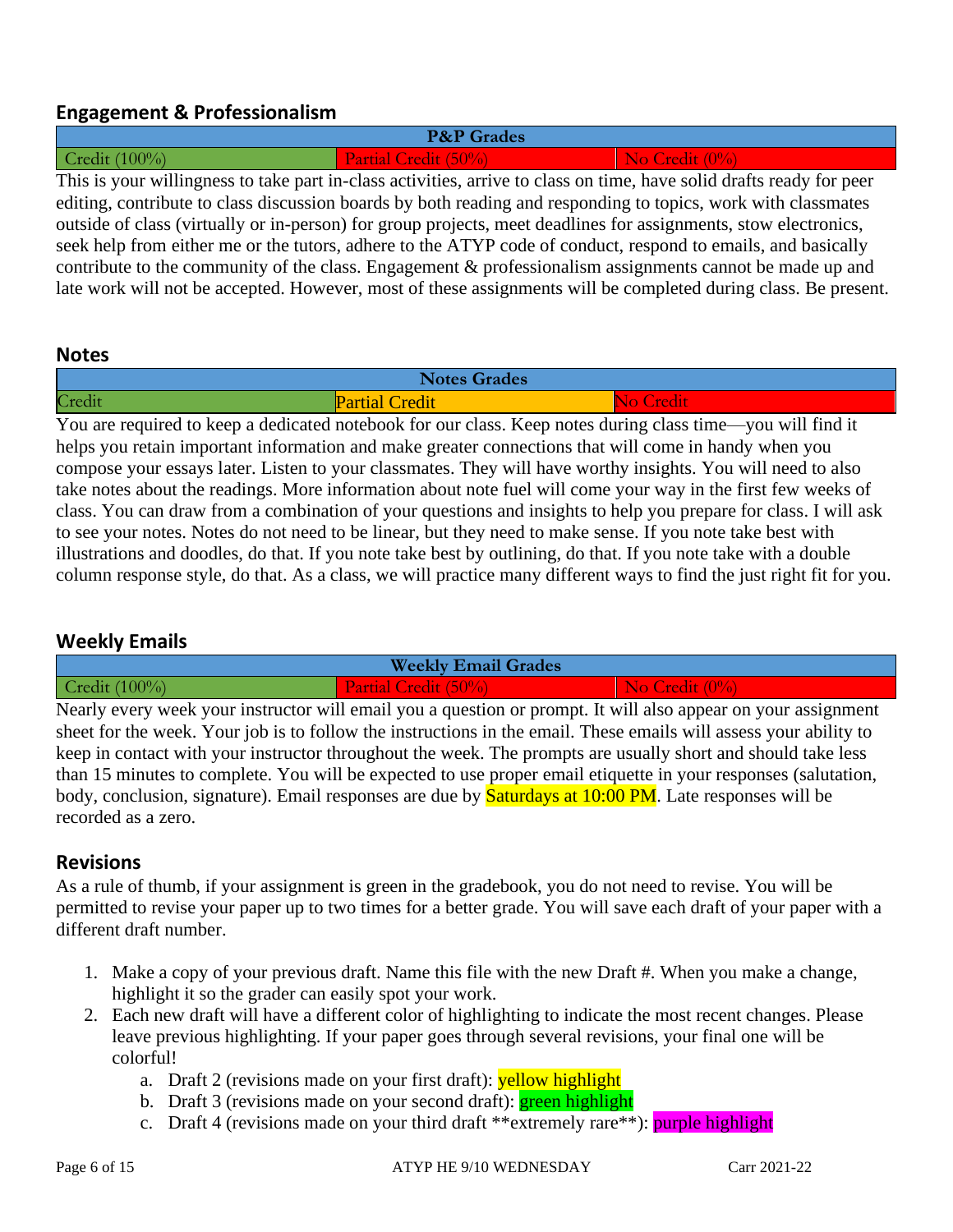### Example:

File Name: LCarr- Week 7- Essay: Gettysburg Address- Draft 4

Eighty-seven years ago our forefathers brought forth, on this continent, a new nation, conceived in liberty, and dedicated to the **idea** that all **humans** are created equal. Now we are engaged in a great civil

After the first draft's due date, students will have 4 weeks to elevate their journal, weekly writing, or essay grade into the green zone. After the 4 weeks, the assignment dropbox on ELearning will be locked and no further submissions will be permitted. This 4-week period will allow students to revise up to the third draft. (On occasion, the instructor may grant a fourth draft for an essay. This is quite RARE and requires significant effort to be obvious on previous drafts.) Late work and waiting to complete revisions will hinder your ability to revise to the third draft stage and may negatively affect your assignment grade. In short, work on your revisions *every week!* In order to help you correct your own mistakes (and stop making them week after week), revisions should be completed first each week. Weekly revisions are due **Friday by 10:00 PM.** 

### **Heading and Header Requirements**

Journals

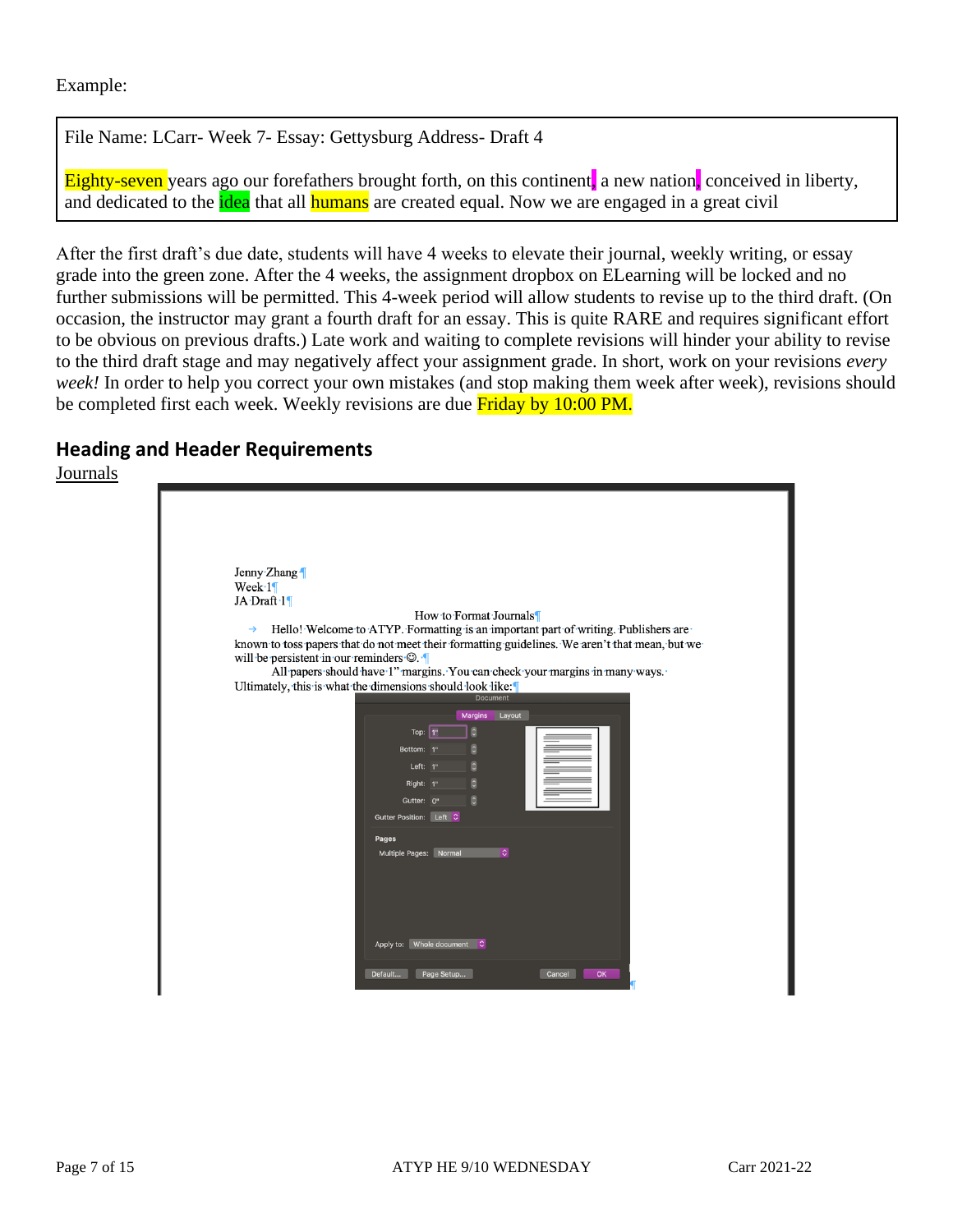Zhang<sup>-</sup>[1]

Jenny Zhang Week $\cdot$ 1 WW.Draft.1

How to Format Weekly Writings

Weekly Writings should be 1.5x spaced from the title down. You can do this by highlighting the text with your curser and pressing Command+5 on a Mac or Control+5 on a PC. Weekly Writing and essay assignments should include a header with your last name and the page number. Be sure to *insert the page number*, not type it in.

**Essays** 

Zhang<sup>-</sup>[1

Jenny Zhang

Dr. Frankenstein

HE-9/10

Week 4 Essay Draft 1

How to Format Essays

Essays should be an entirely double-spaced document. You can do this by highlighting

the text with your curser and pressing Command+2 on a Mac or Control+2 on a PC.

All assignments should be equally spaced with no added spacing between paragraphs.

Your paragraph spacing selections should look like this: 1

|                       |                 |                                                                 | Paragraph                         |                               |   |
|-----------------------|-----------------|-----------------------------------------------------------------|-----------------------------------|-------------------------------|---|
|                       |                 | Indents and Spacing                                             | Line and Page Breaks              |                               |   |
| <b>General</b>        |                 |                                                                 |                                   |                               |   |
| Alignment:            | Left            | ٥                                                               |                                   |                               |   |
| <b>Outline Level:</b> | Body Text C     |                                                                 | Collapsed by default              |                               |   |
|                       |                 |                                                                 |                                   |                               |   |
| <b>Indentation</b>    |                 |                                                                 |                                   |                               |   |
| Left: $0$ "           |                 |                                                                 |                                   |                               | O |
| Right:                | 0"              |                                                                 | Special:                          | First line $\degree$ By: 0.5" |   |
| <b>Mirror Indents</b> |                 |                                                                 |                                   |                               |   |
| ✓                     |                 | Automatically adjust right indent when document grid is defined |                                   |                               |   |
| <b>Spacing</b>        |                 |                                                                 | Single                            |                               |   |
| Before:               | 0 <sub>pt</sub> |                                                                 | 1.5 lines                         |                               |   |
| After: 0 pt           |                 | C                                                               | Line spacing v Double<br>At least | D≓<br>At:                     | O |
|                       |                 | Don't add space between paragraphs of                           | <b>Exactly</b>                    | le                            |   |
| ✓                     |                 | Snap to grid when document grid is detined                      | <b>Multiple</b>                   |                               |   |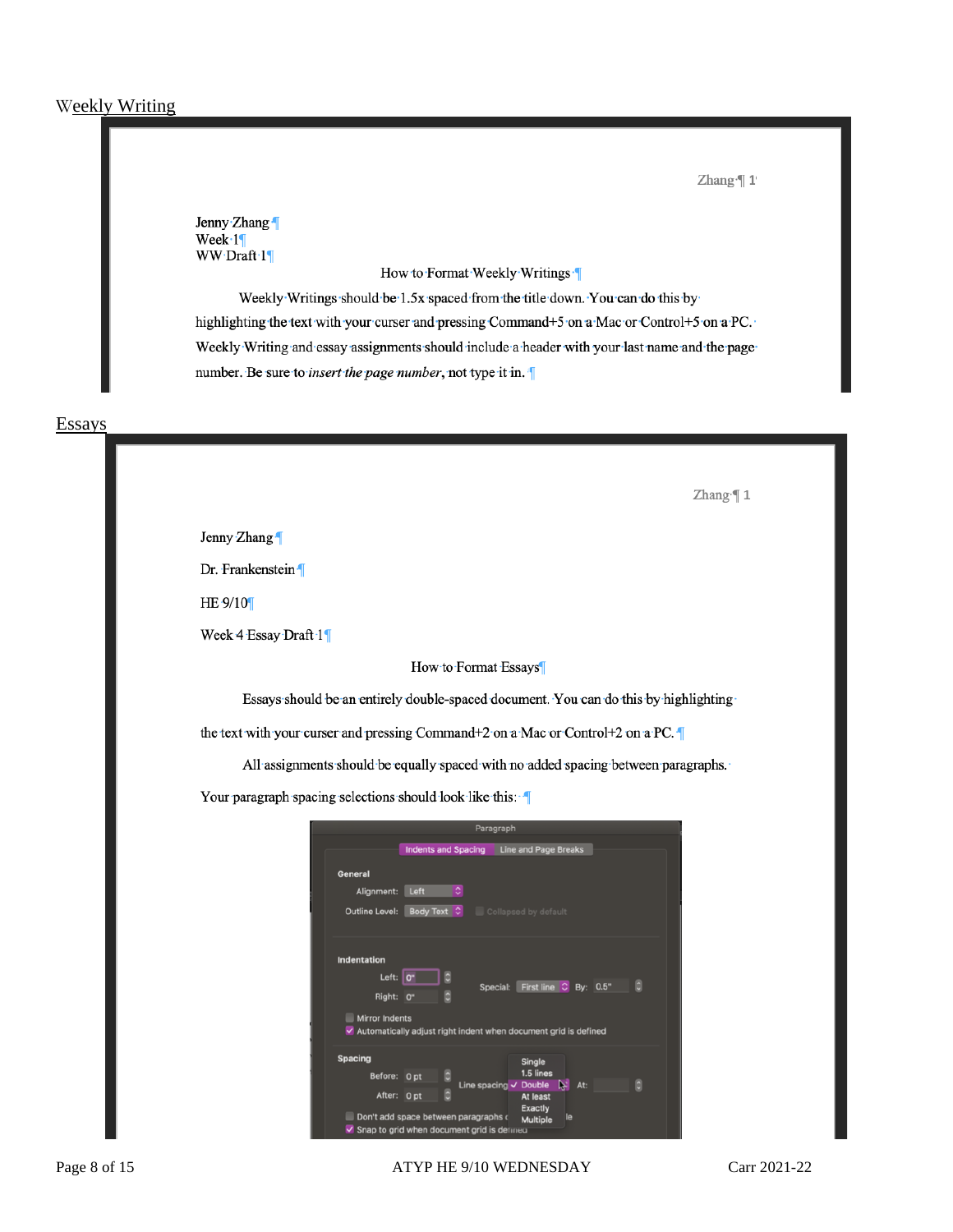| Sunday              | Monday         | Tuesday                | Wednesday         | Thursday            | Friday           | Saturday       |
|---------------------|----------------|------------------------|-------------------|---------------------|------------------|----------------|
| Write               | Write, revise, | Revise,                | <b>Class</b>      | Complete            | Read & take      | Write          |
|                     | spellcheck,    | spellcheck,            |                   | <b>Revisions of</b> | notes            |                |
| Help Session 4-     | proofread, and | proofread, and         | <b>Review new</b> | evaluated work      |                  | Spellcheck,    |
| 6pm (optional/      | polish         | polish                 | homework          |                     | Outline &        | proofread, and |
| <i>encouraged</i> ) | remaining      | remaining              | assignments       | Read & take         | write            | polish the     |
|                     | papers         | papers                 | for the week      | notes               |                  | journal        |
| Journal due at      |                |                        |                   |                     |                  |                |
| 10 <sub>pm</sub>    |                | Essays due at          | <b>Review</b>     |                     | Revisions due at | Weekly email   |
|                     |                | 10 <sub>pm</sub>       | feedback on       |                     | 10 <sub>pm</sub> | due by 10pm    |
|                     |                |                        | evaluated work    |                     |                  |                |
|                     |                | <b>Weekly Writings</b> |                   |                     |                  |                |
|                     |                | due at 10pm            |                   |                     |                  |                |
|                     |                |                        |                   |                     |                  |                |
|                     |                |                        |                   |                     |                  |                |
|                     |                |                        |                   |                     |                  |                |

## **Sample Wednesday ATYP Homework Schedule**

Students are encouraged to determine which days they can't/don't want to work on ATYP homework and adjust the schedule accordingly. It is not necessary that students work every day.

# **Policies and Requirements**

I refer you to the standard *Rules and Responsibilities* memo that was mailed to you. Please familiarize yourself with the following ATYP articles as needed:

- "Avoiding Digital Distractions" (https://wmich.edu/precollege/atyp/about/digitaldistractions)
- "Homework Tips" [\(https://wmich.edu/precollege/atyp/about/homeworktips\)](https://wmich.edu/precollege/atyp/about/homeworktips)
- "Rules and Responsibilities" [\(https://wmich.edu/precollege/atyp/about/rules\)](https://wmich.edu/precollege/atyp/about/rules)
- "Survival Tips" [\(https://wmich.edu/precollege/atyp/about/tips\)](https://wmich.edu/precollege/atyp/about/tips)
- "Time Management Strategies" [\(https://wmich.edu/precollege/atyp/about/timemanagement\)](https://wmich.edu/precollege/atyp/about/timemanagement)
- "Safety Policies and Procedures" [\(https://wmich.edu/precollege/atyp/safety\)](https://wmich.edu/precollege/atyp/safety)

### **Minors on Campus**

For more information regarding Western Michigan University's policies regarding minors on campus, please visit<https://wmich.edu/policies/minors>

## **Code of Conduct**

ATYP students are representatives of the program at their schools, at the university, and in the community. As such, they are expected to conduct themselves in an appropriate manner, particularly while on campus. Please read the following Code of Conduct carefully. The form must be read before enrolling in ATYP.

- I will not leave WMU-owned and/or controlled property unattended during the Program.
- I will consider the privacy wishes and concerns of others before using cameras, video recorders, or any type of recording device. I will not use any type of recording device in restrooms or other areas where participants may expect privacy.
- I will make every effort to be present and on time for each class.
- I will make sure I have all the appropriate materials I need and will be ready to work at the designated time.
- My homework will be complete and on time.
- All homework will be done by me, and I will utilize help that is appropriate to the assignment. I will not knowingly plagiarize material from any source, but especially not the internet.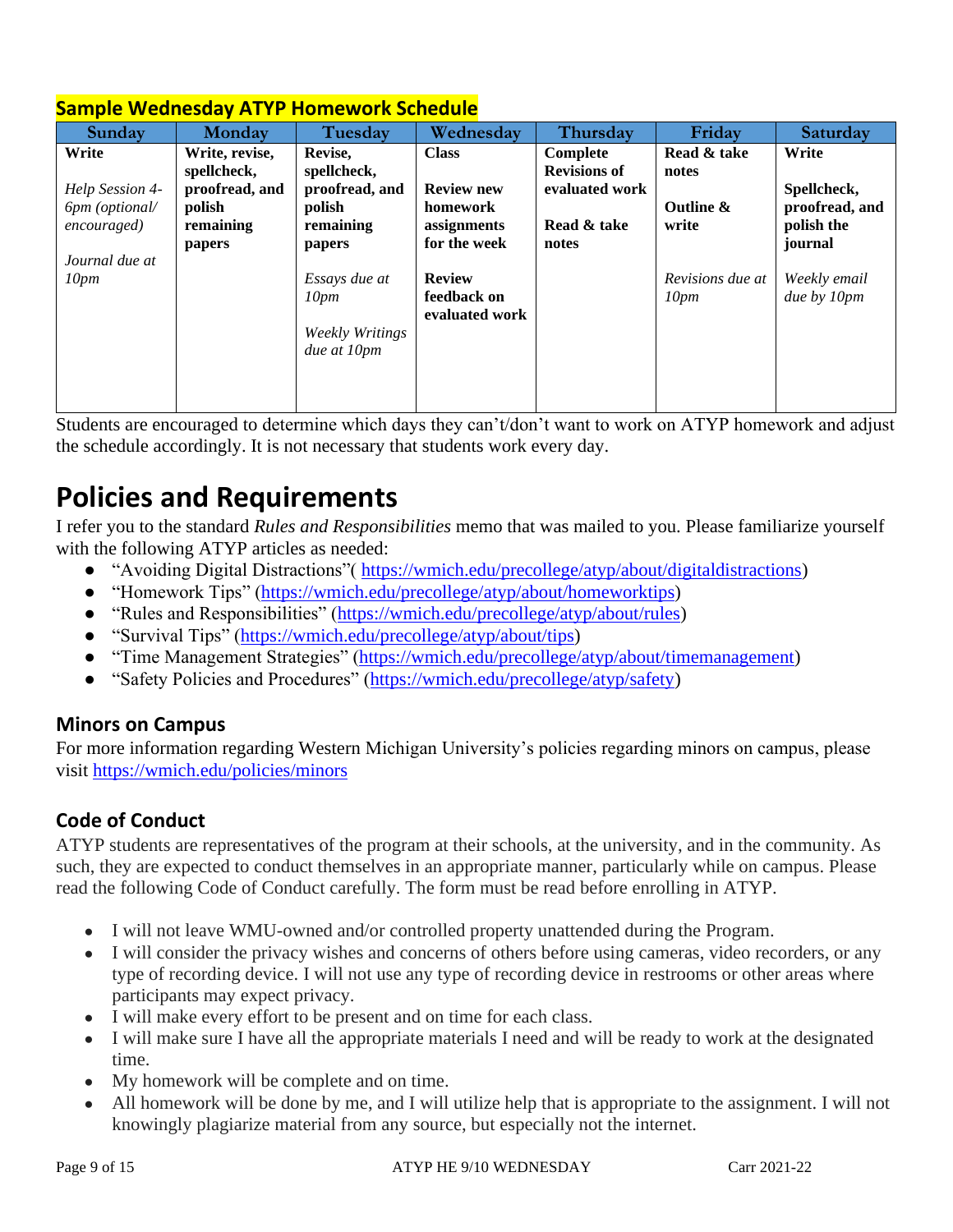- I will keep cell phones, tablets, and laptops put away while in class unless otherwise approved by the instructor.
- I will treat all university property with respect. I will clean up after myself and bring all trash to the receptacles outside the classroom.
- I will act appropriately and courteously at all times while on campus. I understand that University classes and business are being conducted while I am present on campus, and I will not disturb those activities.
- I will use school appropriate language and behavior as well as keeping my hands, feet, and other objects to myself. This includes walking (not running) and using an indoor voice in the hallways.
- I will address other students, instructors, and staff respectfully. I will listen with the same respect, understanding that the opinions of others are equally valid. I will offer only positive comments and avoid negative stereotypes.
- I will be tolerant of others especially where it involves race, religion, sexual orientation, disability status, gender, age, or ethnic background.
- I will follow all University, classroom, and instructor rules.

When you register, you officially sign a copy of this Code of Conduct. Cases of misconduct will be reported to the ATYP office and each case will be treated on an individual basis. Serious infractions, or repeated minor infractions, may result in a student being dismissed from the program.

### **Learning Expectations**

While we are in person, students are expected to be fully present for class. Class begins promptly at 1:20 pm. I will be in the classroom no later than 1 pm. You are welcome to be there at 1 pm as well to settle yourself before class begins.

Students are expected to be prepared for class. You will have a pen, your ATYP notebook, whatever anchor text we are using that week, and your assignments ready to go at 1:20 pm. You may NOT print during class. To be considered on time, work must be completed, which includes printing, BEFORE class begins each week. Consider printing during your study hall at school on Tuesdays.

Although 2 ½ hours seems like a long time to be in one space, please understand that we use every minute. Class is fast paced, and missing a portion of our time together may affect your performance. We are attempting to tackle two weeks of high school Honors English by meeting once a week for our short time together.

### **Learning Expectations Online (Snowday only, I hope!)**

You still have ATYP English even if your school has a snow day. If Kalamazoo Public Schools has a snow day, we will have an online learning time. We'll meet in Microsoft Teams for our class time.

While we are working online, students are expected to log onto ELearning before class to view the day's agenda and test the technology (speakers, microphones, webcams, etc.). Our class time will begin promptly at 1:20 and run *up to* 3:50 pm. There will be online tasks that students may need to complete before logging off of their computers for the day, but the class will end at or before 3:50 pm. While post-lecture discussion may continue past class time, we do not require that students stay behind to participate. We do hope that students love the class materials and participants so much that they want to continue talking after class, but again, this is elective.

During class, students should locate themselves in an area free of distraction and, if at all possible, other people. You should feel comfortable speaking up in discussion without the sideway stares of Water Street customers or the side pokes from your family members or friends at school.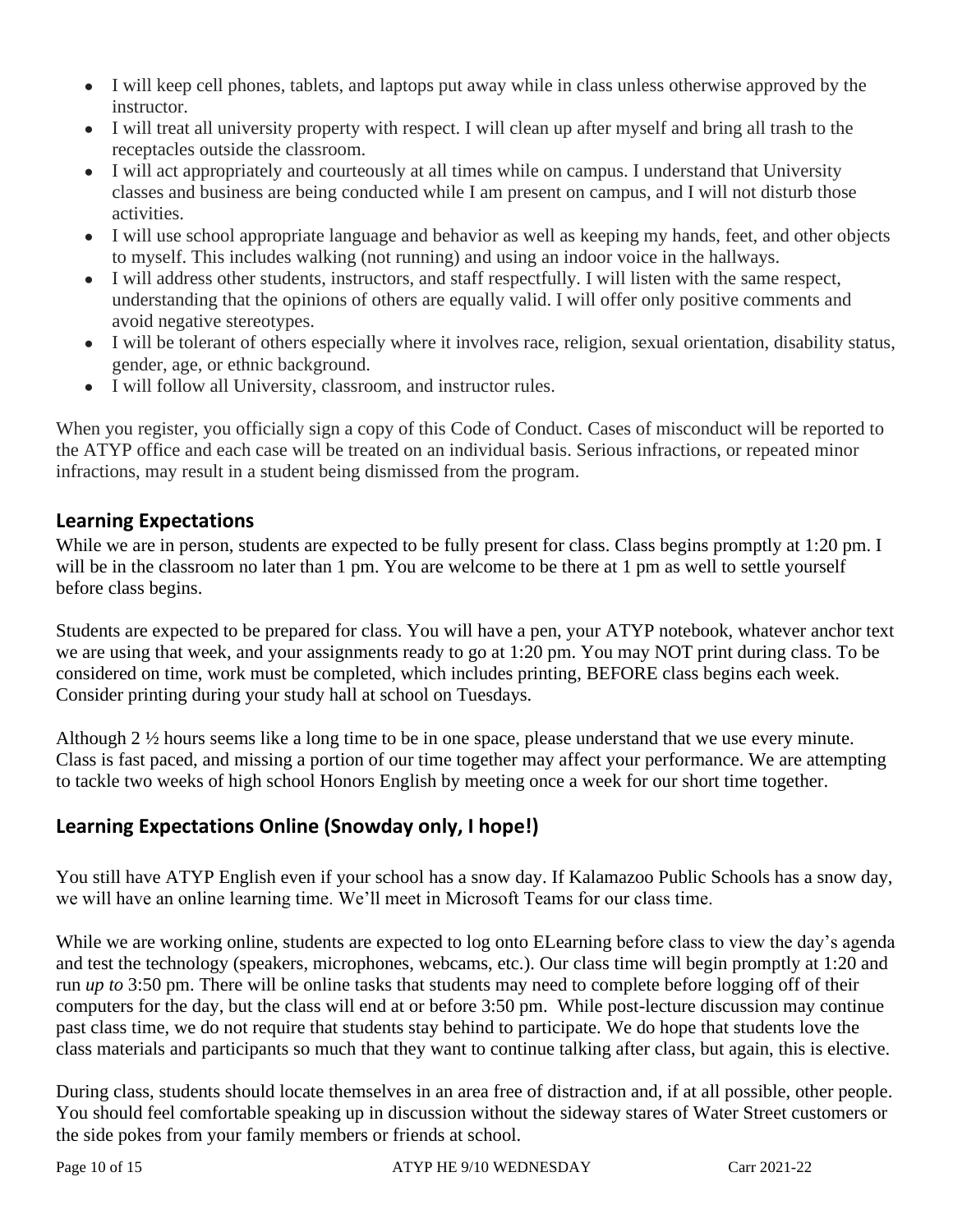In our world, privacy is ever shrinking. As such, I will never publicly post anything involving you without your permission. What I do post will be password protected. Please do not record or take pictures of our class without asking.

Don't worry about the occasional family member passing through! ☺ Do us a favor, and make sure they are presentable before they walk through. (I didn't think I'd ever have to put that in a syllabus...  $\mathbb{R}$ ) It's highly probable you will meet both my children and my furry children during class at some point. The children assure me they understand my time with you is important and takes priority unless they are bleeding or broken.

### **Nota Bene**

We expect a lot from our students, but you're here because your adults believe you can do this. Additionally, your academic achievement has shown that you are ready for this challenge. Prompted by the switch to an online platform, homework has been revised to lessen the load from prior years and refocus learning objectives. The lightened load does not translate as easier work. Our goal as an instructional team is to give opportunities for more extensive exploration of the work rather than just pile on more work.

### **Late Work Policy**

Homework must be completed by the due date listed in the weekly homework sheet. If you have a late assignment (first drafts of journals, weekly writings, or essays), you will complete a "Sorry It's Late" form. It must be reviewed by a parent and returned in the dropbox with the late work the following week. Exceptions will be made on a case-by-case basis for illness, family emergencies, etc. So, if life happens, it is your responsibility to communicate with me what is going on. Family vacations are not an excused reason for turning in assignments late. While we strongly discourage scheduling activities that keep you from class, if you must be gone, please discuss with your instructor *well in advance* how you will turn in your assignments on time.

### Late Journals, Weekly Writings, and Essays

The dropbox will have a due date and a deadline. First drafts of any given assignment are due by the due date listed in both the dropbox and the weekly homework sheet. If the first draft does not make it into the ELearning dropbox by the due date, the assignment will be marked late. The consequence for late first drafts is a full word grade deduction ("Plus" to a "Check Plus", "Excellent" to a "Strong", and so on). Late first drafts may also hinder your ability to revise more than one time in that 4-week revision period.

For journals, weekly writings, and essay revisions, the deadline listed on the dropbox is the last day in which you can submit a revision to increase your grade into the green zone. After the deadline has passed, your grade will be stuck at whatever grade your most recent draft has received.

No late work will be accepted for the following:

- Engagement & Professionalism
- Weekly emails
- Journal drafts past the 4-week revision deadline
- Weekly Writing drafts past the 4-week revision deadline
- Essay drafts past the 4-week revision deadline

The ELearning clock has historically ticked along 3-4 minutes faster than the universal clock on most of our devices. The dropbox times will be adjusted to end at 10:05 PM. However, the time in the homework sheet and the syllabus should be respected (10:00 PM).

No bonus points will be awarded to students who have more than three late assignments of any type during the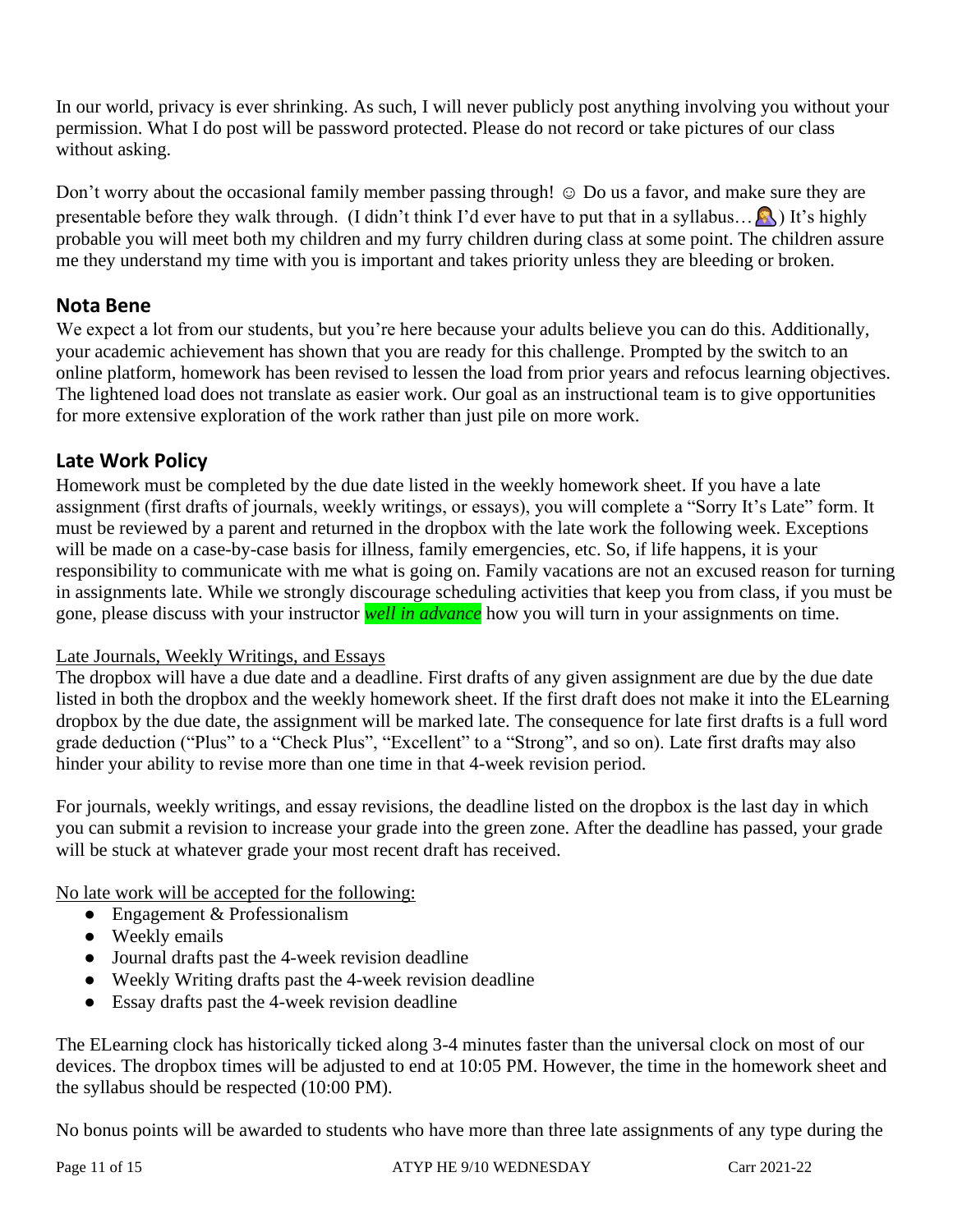### **Attendance**

Missing a day of class is equivalent to missing two weeks of class at your home school. If you MUST be absent or leave early, please notify your instructor as soon as you know so they can plan activities and groups accordingly.

If you are more than 5 minutes late to class, you might lose your participation points for the day. Leniency will be granted if the circumstances leading to tardiness were out of your control (weather, car troubles, late bus, etc.). Printing, stocking up on snacks, and bathroom use should take place prior to class.

Sickness happens. If you are sick and unable to complete the homework, students are encouraged to provide a doctor's note to the instructor. Upon receipt, the instructor may issue reasonable extensions and/or an excused participation grade. Please do not schedule non-emergency appointments during our class time.

In the unfortunate event of a family member passing away, a dialogue between you (or your parent) and your instructor should be initiated. The instructor may issue reasonable extensions and/or an excused participation grade.

*Communication is essential.* 

### **Arrival & Departure**

Please be in your seat, ready to go by 1:15 pm so we can begin class promptly at 1:20. I will try to be in our classroom at 1:00 to address any questions or concerns you may be having. Plan to be present and available until 3:50 pm. I will be available until 4:00pm for quick questions.

### **Students with Disabilities and Special Needs**

WMU provides academic assistance for students with disabilities, including the emotional, technical, and academic support necessary to achieve academic and personal success. Families are encouraged to tell the instructor if accommodations are needed from disability services.

### **Electronics Policy**

We live in the age of technology. Digital communication is expected throughout the week. (A week is a long time to go without talking with your teacher.) However, digital communication can also be a hindrance to community building. During our class time together, I ask that you only use auxiliary electronic devices (i.e. phone, messaging aps, etc.) when absolutely necessary or when asked. I commit to setting my cell phone to Do Not Disturb and silencing my office phone. We need to be physically present for one another. Electronic versions of texts are tolerated, but print copies, which one can annotate, are preferred. Please ask before using any devices in class. Please also ask before taking a photo or recording a video, as people value their everdiminishing privacy.

### **Student Expectations**

• Thoughtful, thorough, and timely completion of all assignments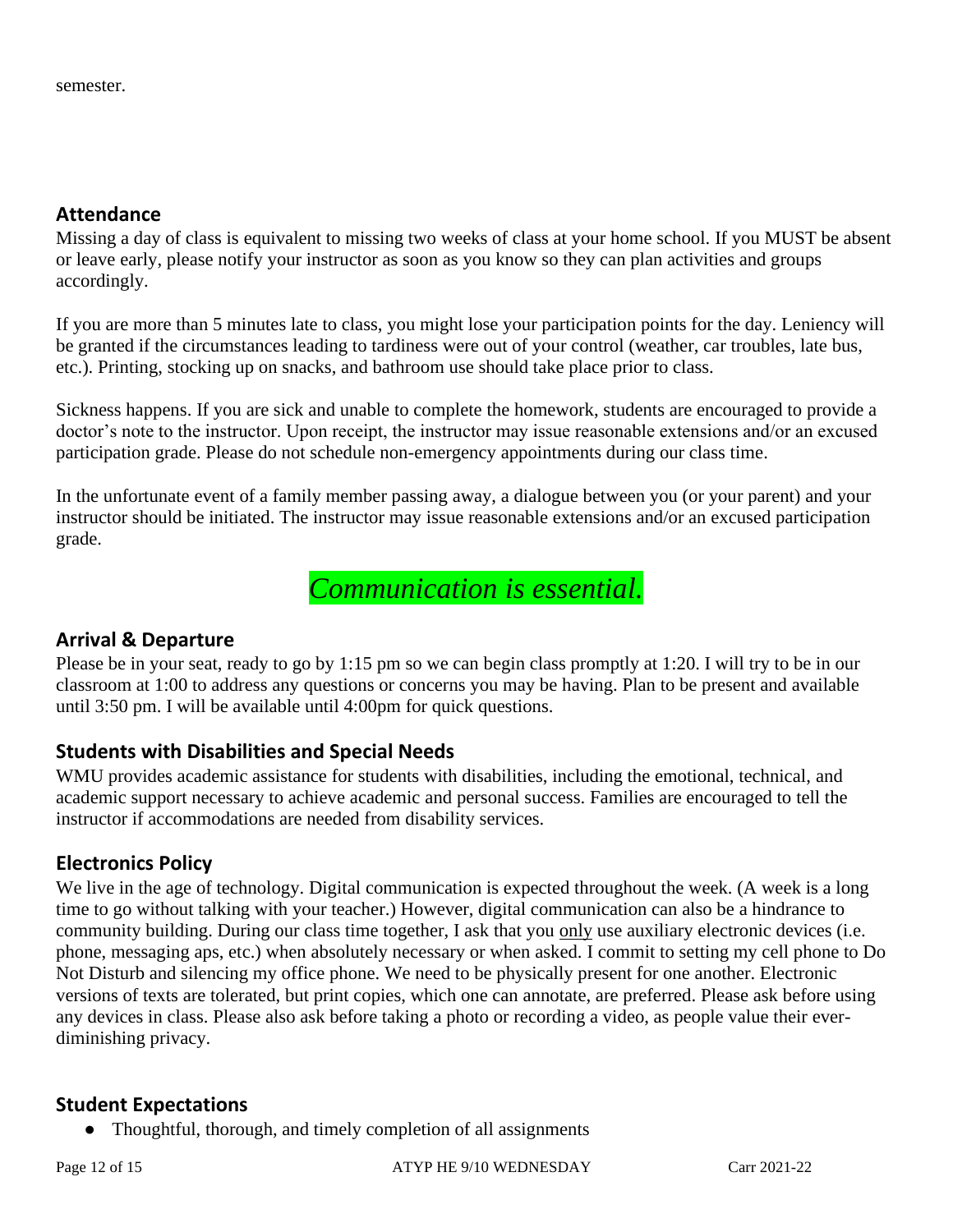- Organization of thoughts in writing and files on the electronic portfolio (flash drive)
- Close, careful reading of all the material
- Energetic participation and respectful attentiveness during class
- Conduct in keeping with university surroundings
- Articulation of ideas, beliefs, and opinions
- Respect for the ideas, beliefs, and opinions of others
- Communication
- If something is affecting your class performance, please let me know and we can work on it together. Remember that I'm here to help you—keep in touch with me about your concerns, frustrations, suggestions, struggles, ideas, and triumphs. Never hesitate to ask for help.

## **Working Agreements**

This list of working agreements are ways to practice being in a community of caring people with each other. We are working together during challenging times, and will use class literature to delve into topics that may be uncomfortable to talk about. ATYP is a challenging environment, too, both academically and emotionally. It will put you out of your comfort zone regularly. You'll feel vulnerable with other students when you have to share your writing or participate in a class discussion where you don't know all the answers.

The following agreements have served me well not only in challenging learning spaces but in my relationships, both personal and professional. I believe these agreements will help us become a community of learners. We can discuss them in class so they make more sense, we'll leave them open to revision throughout our time together, and we'll practice them with each other.

- Take risks; lean into discomfort.
- Value the process as much as (if not more than) the outcome.
- Be both a teacher and a learner.
- Respect confidentiality: stories stay, learning leaves.
- Practice yes/and, both/and thinking.
- Avoid put-downs (even humorous ones, even about yourself).
- Don't freeze people (including yourself) in time.
- Take space, leave space: be mindful of air time.
- Practice "oops and ouch."
- Assume best intent; attend to impact.
- Practice advocating for yourself.
- Practice self-awareness and self-care.

## Tentative Schedule

| <b>Units</b> | <b>Themes</b>                              | <b>Approximate Time Frame</b> |
|--------------|--------------------------------------------|-------------------------------|
| Unit 1       | <b>Summer Reading</b>                      | $\sim$ 3 weeks                |
| Unit 2       | Narration                                  | $\sim$ 3 weeks                |
| Unit 3       | Description                                | $\sim$ 2 weeks                |
| Unit 4       | Exemplification                            | $\sim$ 3 weeks                |
| Unit 5       | Process Analysis                           | $\sim$ 3 weeks                |
|              | Unit 6   Cause & Effect/Compare & Contrast | $~5$ weeks                    |

### **No HE 9/10 Meetings:**

● November 22-November 26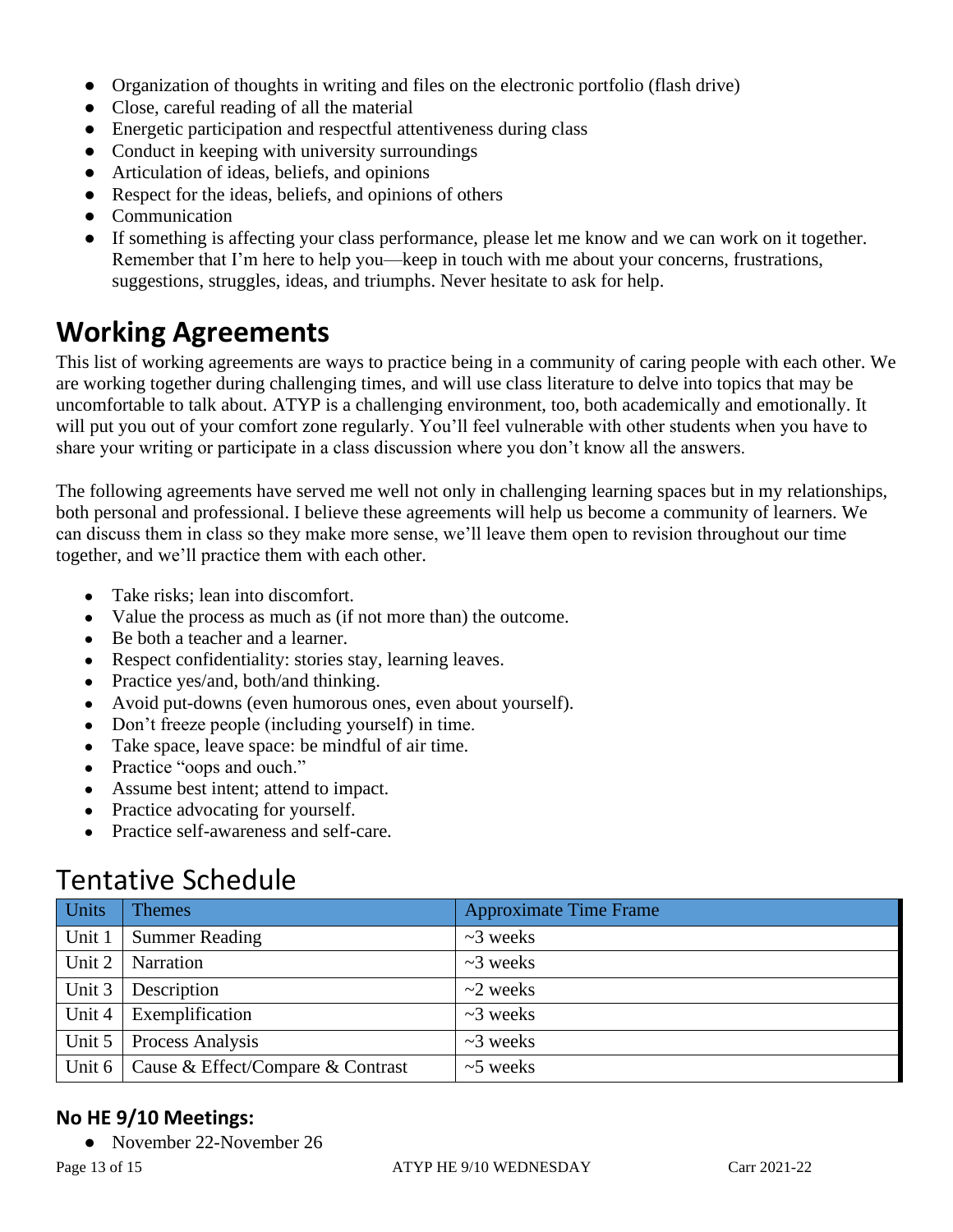- December 20-December 31
- January 17
- March 28-April 8
- $\bullet$  May 30

# **Notes from Your Instructor**

Please let me know whenever you feel overwhelmed. This class is meant to be challenging but not crushing! Along with your parents, you have a support system in the tutors, the ATYP staff, and me.

Keep in mind, I can only help you if you let me know that you need help. SMART students will attend tutoring on Sundays with our tutors (who are amazing!), email or text when confused, ask questions, take risks, and stay on top of homework. SMART students also text or email when they need help. Seriously, it isn't a bother. If I didn't want you to contact me, you wouldn't have my cell phone number or email! I will do my best to respond within 15 hours. If you want an immediate answer, text or email 8am-9am during the week. If I have cell service and/or wifi, I will respond right away.

### **Pep Talk**

This class, I hope, will be like nothing you've experienced before. It will be tough, but manageable. The discussions we have will brighten your soul - seriously, we don't deal with some of the shenanigans that you've experienced with classmates who just don't "get it." There will be times when you leave class invigorated, and there will be times when you just want to quit. Both are okay. (But, give it six weeks and TALK TO ME before you consider dropping.)

The best learning happens when you are in what educators refer to as a "moderate state of challenge." My guess is that you've rarely experienced that in school. The tough part is that it doesn't always feel comfortable when you are challenged. In fact, I'd argue that the best things I've learned have been when I'm fairly UNcomfortable. Think about this class like learning how to walk. You're going to fall down. Occasionally you're going to hurt yourself. But, I promise to be your biggest cheerleader when you succeed. And, though I won't kiss your boo-boo's, I will listen to you vent frustration and help scrape you back together.

I am looking forward to working with each of you. Your classmates and I want your input and insight. Be sure to ask questions and contribute to class discussions and *listen* to your classmates, your instructor, and yourself. Think about what others are saying when they review your work so that you can consider the counsel of others along with your own. And lastly, take some **risks**. Try new ways of approaching assignments. Explore. You will very likely surprise yourself. Good luck!

### **Remind**

I love remind.com (not a sponsor). In the past, my son's teacher has used this service to send homework reminders, nudges to check emails, provide occasional homework hints, and it was an easy way for the parents to keep tabs on the class. So, I'm going to try to use it this year. This service is optional. The information that I provide through messages on Remind are not essential to the completion of homework assignments, but it is an extra resource and added line of communication for you and your parents to use. (Instructions below.)